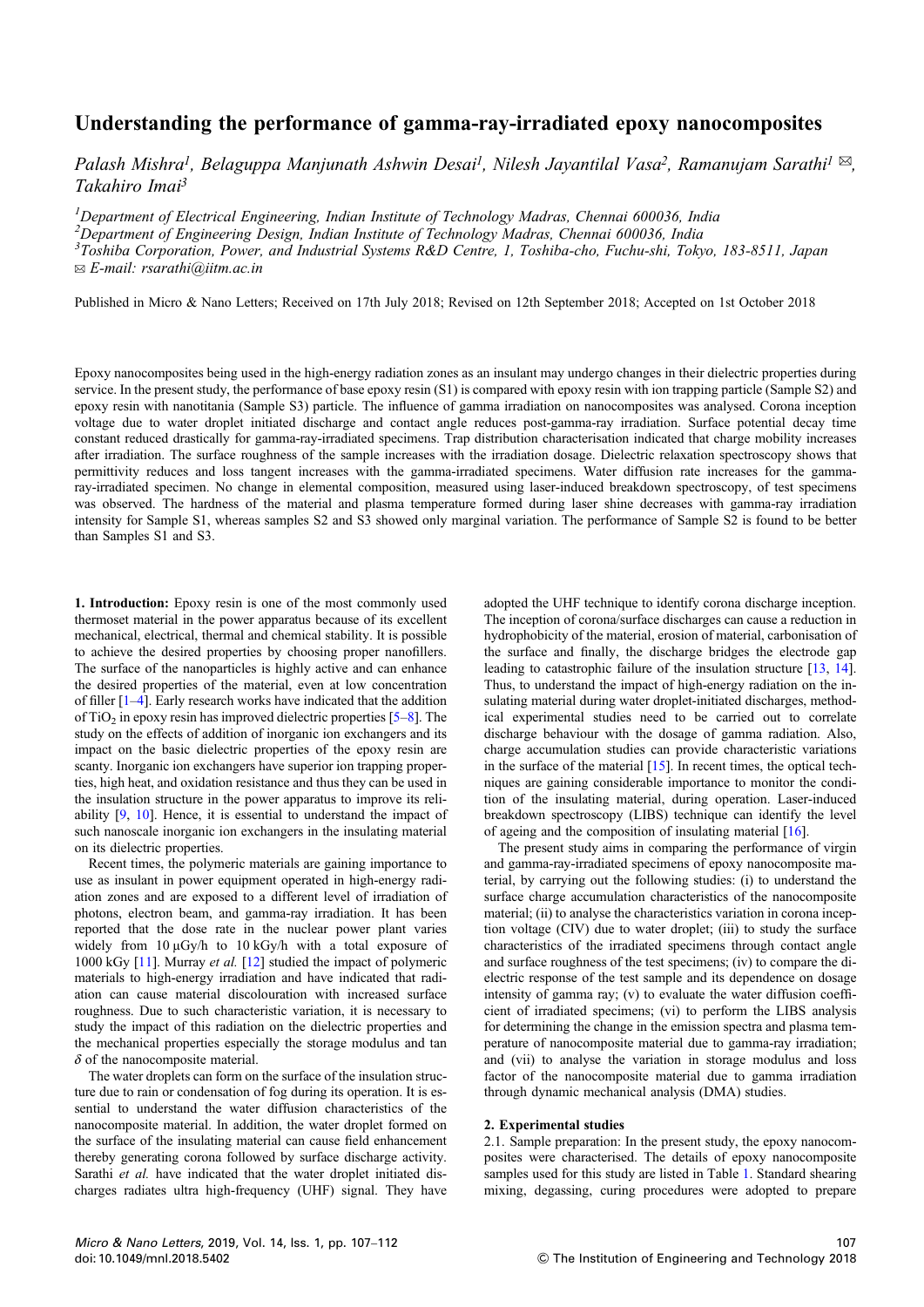### Table 1 Sample composition

| Sample<br>acronym | Composition, wt%                                             |
|-------------------|--------------------------------------------------------------|
| S1                | Base epoxy resin                                             |
| S <sub>2</sub>    | epoxy resin with the ion trapping particle (hydrocalcite)    |
|                   | compound modified with zirconium phosphate) (of 2 wt%)       |
| S <sub>3</sub>    | epoxy resin with titania nanoparticle (of $5 \text{ wt\%}$ ) |

samples with epoxy as a base matrix [17]. The samples were irradiated by  ${}^{60}Co$  gamma-rays with a dose rate of 4.5 kGy/h in air medium to total doses of 50 and 100 kGy.

2.2. Experimental setup: The experimental setup used for understanding the water droplet initiated discharge is shown in Fig. 1. The experimental setup can be sectionalised as (i) the high-voltage source, (ii) the test electrode configuration and (iii) the UHF sensor connected to the high bandwidth digital storage oscilloscope to detect corona inception. Details of the experimental setup are described in our previous work [16].

2.3. Surface potential measurement andLIBS: Needle plane configuration was used to spray charges on the composite material, by generating a corona discharge at 12 kV DC.

LIBS is a type of atomic emission spectroscopy which uses a highly energetic laser pulse as the excitation source. LIBS may be used to evaluate the level of each constituent element or to monitor the presence of impurities. In the present study, Nd3+ YAG laser was focused on the sample using 25 cm focal length and guided to the spectrometer (Ocean Optics) through the multimode optical fibre of core diameter 400 µm, 0.22NA is used. Integration period of 1 s was used to get LIBS spectra. Details of the experimental setup for surface potential measurement and LIBS are described in our previous work [16].

2.4. Water diffusion studies: It is essential to understand the diffusion level of water into the insulating material, which alters the resistivity of the material. The test samples were immersed in deionised water and placed in an oven at constant temperature (30°C) and the water absorption with time was measured using the weighing balance with an accuracy of 0.01 mg.

2.5. Dielectric response study: Frequency domain dielectric spectroscopy measurements were carried out to understand the characteristic variation in permittivity and tan  $\delta$  of the material, at different frequencies. The broadband dielectric/impedance spectrometer (Novo control technology: Alpha-A high-performance frequency analyser) was used to measure the permittivity and tan  $\delta$  of the epoxy nanocomposite materials, in the frequency range of  $1-10^6$  Hz at room temperature. The test electrode of 20 mm diameter was used for this study.



Fig. 1 *Experimental setup*



Fig. 2 *Surface potential decay characteristics for the a* Virgin

*b* 50 kGy

*c* 100 kGy gamma-irradiated specimens

#### 3. Results and discussions

3.1. Surface potential measurement studies: Fig. 2 shows the characteristic variation in surface potential decay characteristic of the virgin and gamma-irradiated specimens of epoxy nanocomposites. It is observed that the surface potential exhibits exponential decay, irrespective of the polarity of the corona charging voltage. Studies have clearly indicated that the surface potential of the insulating material depends upon the polarity of charging voltage, radiation dosage and type of nanofillers or ion trapping particle used as a filler in nanocomposites [18, 19].

Table 2 shows the decay rate of the surface potential of the epoxy nanocomposite attained due to surface charge deposited by corona activity. It is observed that the initial value of surface potential (Fig. 2) and decay time constant (Table 2) is more for the virgin specimens and their values decrease with increase in dosage of gamma-ray irradiation. The cause for such variation could be due to multiple processes such as chain scission, the formation of the polymer radical, cross-linking etc. It is noticed that the test Samples S2 and S3 have less decay rate (Table 2), which is indicative of their superior performance.

Fig. 3 shows the potential distribution over the surface of the virgin and gamma-irradiated specimen after corona charging. A Gaussian-type potential distribution is observed on the surface of the insulating material and it is high near a charging point. It is also observed that the surface potential reduces with increase in gamma irradiation dosage.

 $Log(t)$  is proportional to the characteristic time, which is the time at which *t*d*v*/d*t* curve reaches the peak value and is an indicative of trap depth. *t*d*v*/d*t* is the indicator to the trap density at the demarcation energy and it is proportional to the detrapping current  $I_d(t)$ , which generates due to movement of charge carrier near the demarcation energy level  $E_d$  into the conduction states. The  $I_d(t)$  is proportional to the trap density at the demarcation energy  $N(E_d)$  and

Table 2 Initial decay rate of test specimens

| Sample         | Decay rate $(\lambda)$ |                    |                     |       |                    |                   |  |
|----------------|------------------------|--------------------|---------------------|-------|--------------------|-------------------|--|
|                |                        | $+DC$              |                     |       | $-DC$              |                   |  |
|                | 0 kGy                  | $50\,\mathrm{kGy}$ | $100\,\mathrm{kGy}$ | 0 kGv | $50\,\mathrm{kGy}$ | $100 \text{ kGy}$ |  |
| S <sub>1</sub> | 0.006                  | 0.023              | 0.074               | 0.007 | 0.036              | 0.091             |  |
| S <sub>2</sub> | 0.002                  | 0.014              | 0.050               | 0.003 | 0.028              | 0.054             |  |
| S <sub>3</sub> | 0.004                  | 0.020              | 0.064               | 0.005 | 0.034              | 0.066             |  |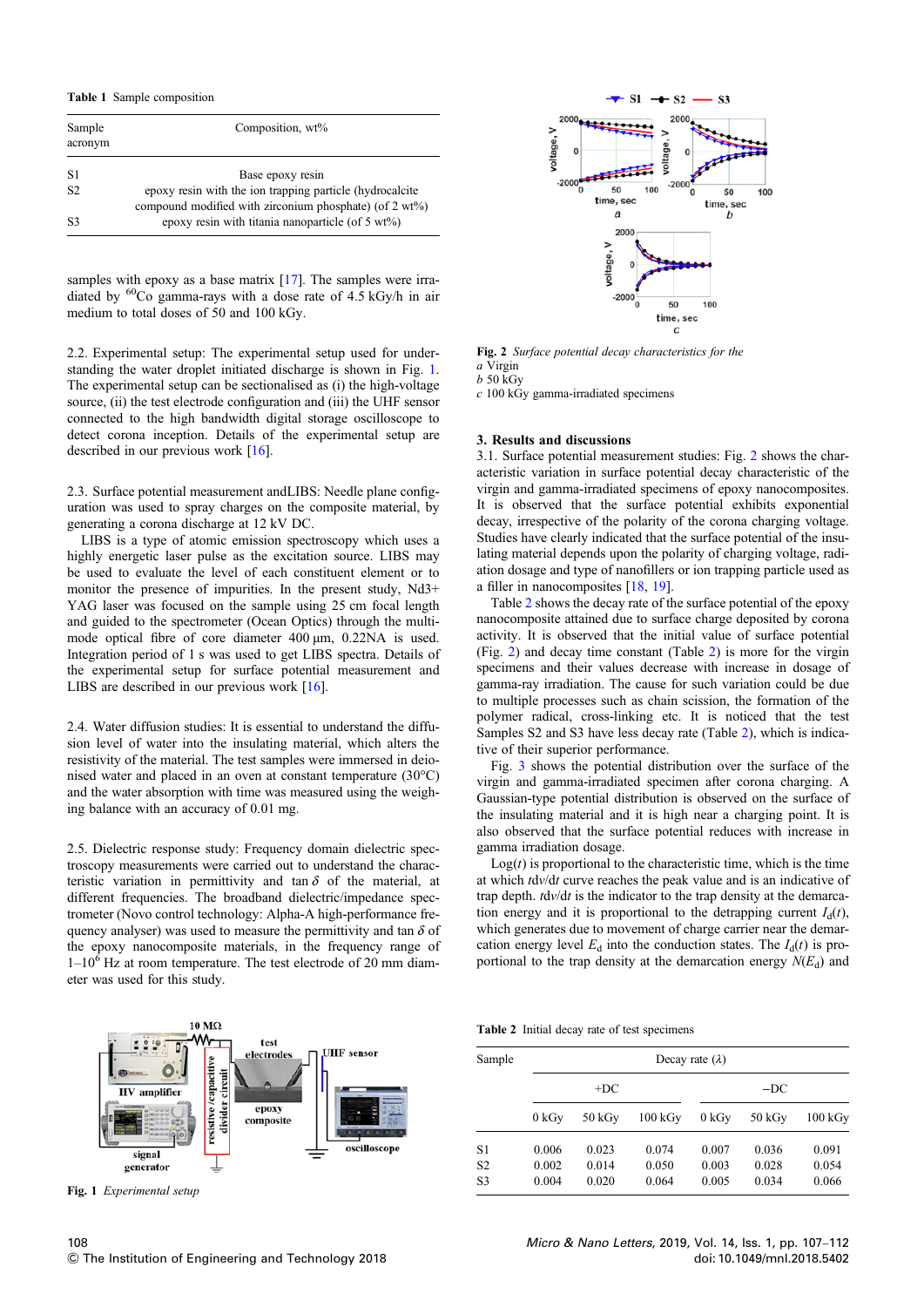

Fig. 3 *Potential distribution over the surface of sample (i) S1 (ii) S2 (ii) S3 a* Positive charging

*b* Negative corona charging

to the rate of change of  $E_d$  [20]:

$$
I_{\rm d}(t) \propto \frac{\mathrm{d}V}{\mathrm{d}t} \propto N(E_{\rm d}(t)) \frac{\mathrm{d}E_{\rm d}}{\mathrm{d}t} \tag{1}
$$

$$
E_{\rm c} - E_{\rm d} = kT \ln \left( vt \right) \tag{2}
$$

$$
\frac{\mathrm{d}V}{\mathrm{d}t} \propto N(E_{\mathrm{d}}(t))\tag{3}
$$

where  $E_c$  is the conduction band energy level and  $v$  is the attempt to escape frequency. Fig. 4 shows the trap distribution characteristics (*t*d*v*/d*t* versus *t*) for the virgin and gamma-ray-irradiated specimens. It is observed that the spread of the *t*d*v*/d*t* plot gets reduced with the increase in gamma-ray irradiation dosage from the surface. In general, the left shift in the *t*d*v*/d*t* plot peak for the gamma-irradiated specimens is observed indicating the easy detrapping of charges. This left shift is also the indication of the reduction of the energy barrier for charge detrapping. It is also an indicative that the charges get trapped in the shallow traps in the gamma radiation treated sample in contrast with the virgin sample which has the higher characteristic time and *t*d*v*/d*t* value indicating the presence of more deep traps in it. Further, as clearly visible from Fig. 4, the trapped charge density (indicated by *t*d*v*/d*t*) follows the order  $S2 > S3 > S1$ .

3.2. Variation in contact angle and CIV: The contact angle is an indicative measure of hydrophobicity of the insulating material. Table 3 shows the static contact angle for the virgin and gamma-ray-irradiated specimens. It is observed that the contact



Fig. 4 *Trap distribution characteristics for the a* Virgin *b* 50 kGy

*c* 100 kGy gamma-irradiated specimens

angle decreases with the increase in the radiation dosage. Further, among all the samples, Sample S2 possess the highest contact angle and S1 has the least value.

Fig. 5 shows variation in water droplet-initiated corona discharge inception voltage on epoxy nanocomposites under AC and DC voltages. It is observed that the CIV (calculated using the first UHF signal generated due to water droplet initiated discharges) under AC is much lower than under DC voltage. This could be due to variation in contact angle of the nanocomposite material, conductivity of water droplet, volume of the water droplet, and characteristic change in the shape of the water droplet due to the applied voltage. It is observed that CIV decreases with the increase in radiation dosage possibly due to the reduction in contact angle after gamma-ray irradiation. Table 3 shows the variation in contact angle of the epoxy nanocomposite material with different levels of gamma irradiation. It is observed that the contact angle of the gamma-irradiated specimen shows drastic reduction and is minimum with the S2 specimen. The large variation in contact angle is observed with neat epoxy resin specimen.

The water droplet placed in the electrode gap, on the application of voltage, elongates along the axis of the electrodes. In the process, the water droplet tip gets sharpened and at the triple junction, the local electric field gets enhanced, thereby incepting corona. It is clear from Table 3 and Fig. 5 that the contact angle and CIV follow direct correlation. The decrement in the contact angle indicates that the droplet can spread over the insulating surface thereby reducing the effective distance between the droplet and the electrodes enhancing electric field, thereby the corona formed due to water droplet, to incept at a lower voltage. Thus, overall it is observed that, under AC/DC voltage, the CIV is much higher with S2 specimens than S1 and S3 specimen. This indicates that ion trapping filler allows the material to be radiation resistant.

Fig. 6 shows the variation in decolouration of epoxy nanocomposites due to gamma irradiation. It is clearly observable that the decolouration of the sample takes place due to gamma rays. In order to further investigate the effects of gamma rays over the surface of the test sample, the surface roughness of the specimens was measured

Table 3 Variation in contact angle and surface roughness of gamma-irradiated nanocomposites

| Sample         | Contact angle |                  |                   | Surface roughness |                  |                   |
|----------------|---------------|------------------|-------------------|-------------------|------------------|-------------------|
|                | 0 kGv         | $50 \text{ kGy}$ | $100 \text{ kGy}$ | 0 kGv             | $50 \text{ kGy}$ | $100 \text{ kGv}$ |
| S <sub>1</sub> | 71.3          | 55.9             | 48.3              | 646               | 691              | 770               |
| S <sub>2</sub> | 82.3          | 73.7             | 65.5              | 352               | 401              | 465               |
| S <sub>3</sub> | 75.1          | 66.2             | 51.2              | 373               | 453              | 521               |



Fig. 5 *Variation in CIV for virgin and gamma aged specimen*'*s under a* AC voltage

*b* Positive DC voltage

*c* Negative DC voltage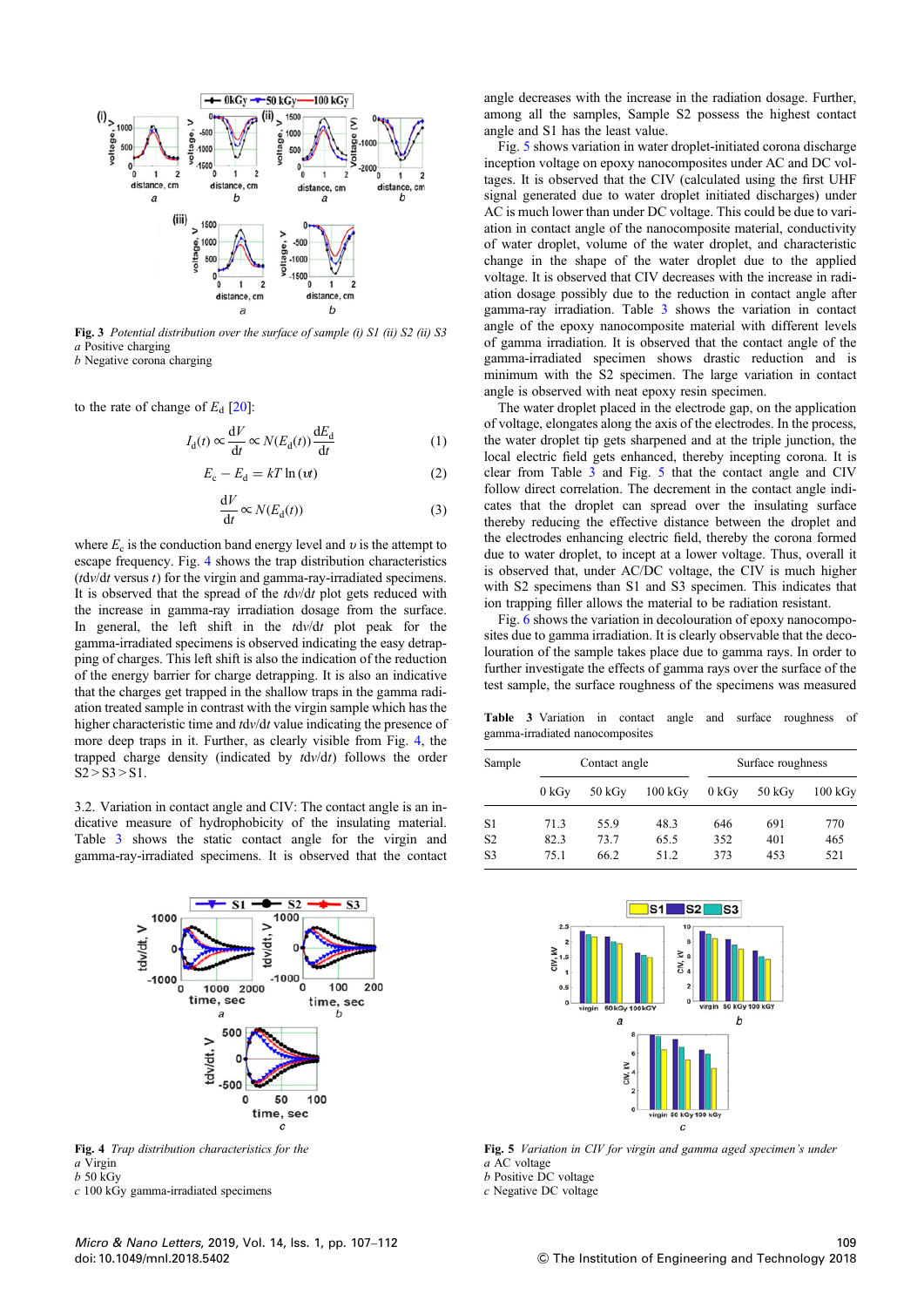

Fig. 6 *Pictorial view of decolouration of sample (i) S1 (ii) S2 (iii) S3 after gamma irradiating at a* 0 kGy

*c* 100 kGy

using the surface optical profilometer as shown in Table 3. It is observed that the level of surface damage due to irradiation is less with S2 specimen compared to epoxy resin material and S3 specimen.

3.3. Dielectric relaxation spectroscopy: Fig. 7 shows the variation in the permittivity and loss tangent (tan  $\delta$ ) of epoxy nanocomposites with the change in frequency for the virgin and gamma-rayirradiated specimens. It is observed that the permittivity reduces with the increase in the supply voltage frequency. On increasing the supply voltage frequency, the dipole orientation gets restricted thereby the permittivity reduces. The permittivity of S2 is much higher than S1. Also, it is observed that the permittivity of Sample S2 is highest among all the samples. Comparing the permittivity values of gamma-irradiated specimen, it is observed that the permittivity of gamma-ray-irradiated specimens is less as compared to their virgin specimens. This could be due to the generation of free radicals resulting from the chain scission or oxidation process that occurred due to gamma-irradiated specimen [21].

tan  $\delta$  values decrease with the frequency and reach a minimum value and above a certain frequency, the tan  $\delta$  increases with increase in frequency (Fig. 7). Also, for the low-frequency range the tan  $\delta$  value for S1 is higher than the other test samples but in the high-frequency range beyond 1 kHz, there is no significant difference in the values of tan  $\delta$  of all the sample.

The dielectric exhibits different polarisations. However, the relaxation of each polarisation process with the increment of frequency nullifies its contribution to the overall polarisation, resulting in a decrement of the permittivity [22]. In the present study, we could observe two relaxations i.e. interfacial/space



Fig. 7 *Variation in real relative permittivity and loss tangent of epoxy nanocomposites after gamma irradiating at*

*a* 0 kGy *b* 50 kGy

*c* 100 kGy

charge polarisation relaxation and oriental polarisation relaxation. Near the relaxation frequency, the peaking of tan  $\delta$  is observed. In the frequency range, 1 Hz–1 kHz relaxation of interfacial polarisation and corresponding peaking of tan  $\delta$  is observed. Interfacial polarisation is due to changes in conductivity which is observed at the boundaries of the matrix and fillers and at the defects in the dielectric. As shown in Fig. 7 at 1 Hz the nanocomposites S2 and S3 exhibit a higher permittivity due to interfacial polarisations basically due to boundary formed by nanofiller and matrix. Similarly, in the range  $10^5$  Hz–1 MHz orientation polarisation predominates and the corresponding peaking of tan  $\delta$  is observed [23]. However, in the frequency range, 1 kHz–1 MHz where orientation polarisation is dominant the difference in permittivity amongst the three samples is less compared to the difference in the permittivity at low-frequency range. As the result around 1 MHz when oriental polarisation relaxes, the tan  $\delta$  shoots up, however difference in the tan  $\delta$  amongst the three samples is minimum. Also, a marginal increase in the value of the dissipation factor is observed with the gamma-ray-irradiated specimen.

3.4. Water diffusion characteristics: Fig. 8 shows the percentage increase in weight of the specimen due to water ageing. It is observed that the water diffuses into the bulk volume of the specimens and gets saturated after certain time irrespective of radiation dosage. Among three specimens, the intake of water is high with epoxy resin (S1) and minimum with ion trapping particle dispersed epoxy resin (S2).

Water diffusion coefficient is calculated as [24]

$$
D = \frac{\pi L_{0.5}^2}{64 t_{0.5}}
$$
 (4)

where *L* is the thickness of the specimen and  $t_0$  *s* is the time of absorption. A reduction in the diffusion coefficient of the material is observed with epoxy nanocomposite material. Since the nanofiller acts as a barrier for diffusion of water into the bulk volume of insulating material. Diffusion level of water increases with an increase in radiation dosage (Table 4). This is due to a reduction in hydrophobicity of the material as radiation caused damage to the insulating material.

3.5. Laser-induced breakdown spectroscopy: Fig. 9 shows the emission spectra of the virgin and gamma-ray-irradiated specimens. It is observed that there is no change in the elemental composition after gamma irradiation for all the samples. However, for Sample S1, the intensity of light emitted by the element reduces with the increase in gamma-ray irradiation intensity as shown in Fig. 9.



Fig. 8 *Variation in weight gain in epoxy nanocomposites after gamma irradiating at*

*a* 0 kGy

*b* 50 kGy

*c* 100 kGy

*b* 50 kGy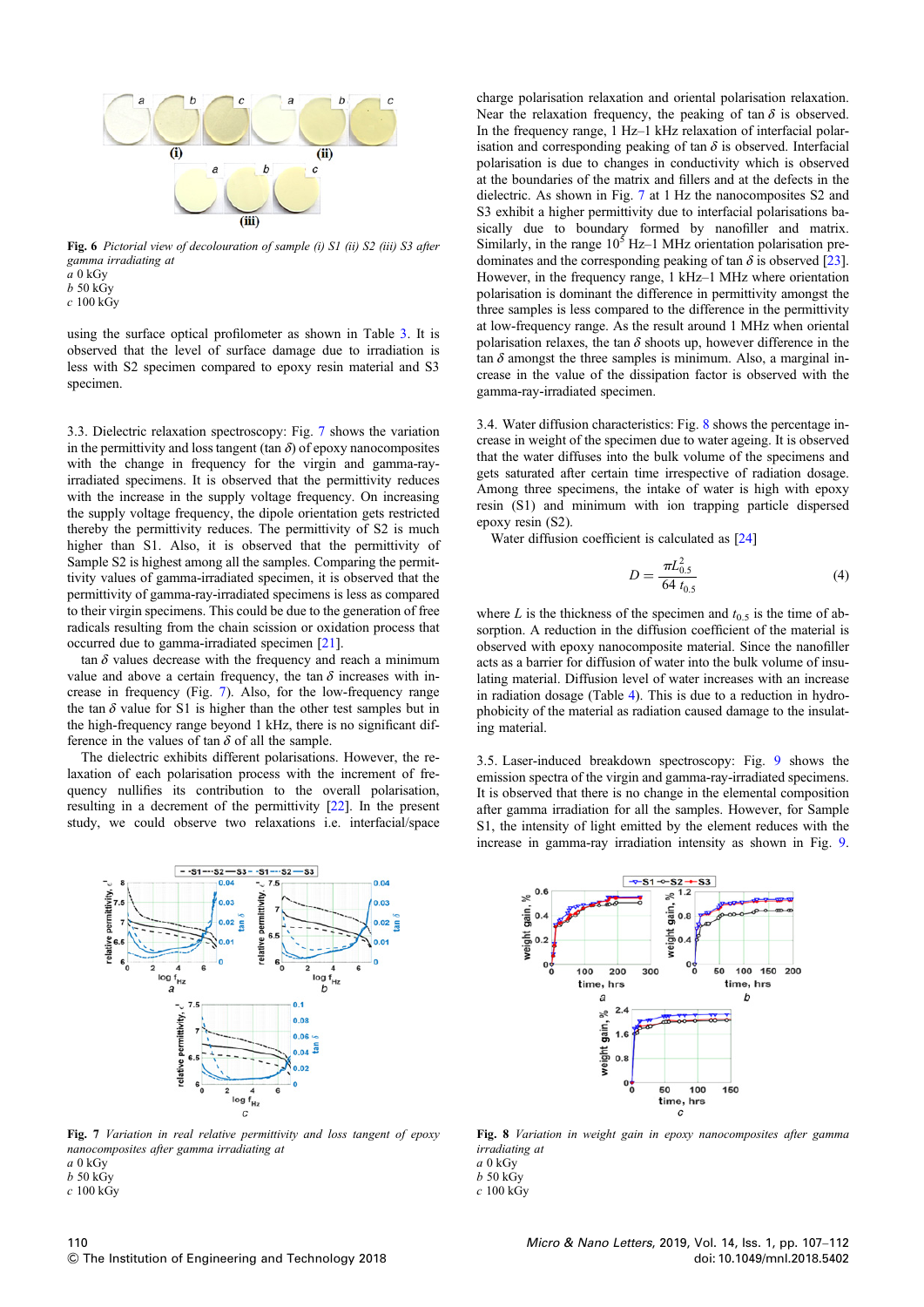Table 4 Variation in diffusion voefficient with gamma irradiation intensity

| Sample         | Diffusion coefficient, $m^2/s \times 10^{-13}$ |                  |                   | Crater depth, $\mu$ m |                  |                     |
|----------------|------------------------------------------------|------------------|-------------------|-----------------------|------------------|---------------------|
|                | 0 kGv                                          | $50 \text{ kGy}$ | $100 \text{ kGy}$ | 0 kGv                 | $50 \text{ kGy}$ | $100\ \mathrm{kGy}$ |
| S <sub>1</sub> | 3.1694                                         | 4.3265           | 6.8142            | 389.6                 | 432.6            | 475.4               |
| S <sub>2</sub> | 2.7813                                         | 3.1692           | 3.7857            | 276.7                 | 298.7            | 290.7               |
| S <sub>3</sub> | 3.0974                                         | 4.0154           | 4.5428            | 331.1                 | 330.4            | 350.7               |



Fig. 9 *Emission spectra of the virgin and gamma-ray-irradiated specimens a* S1 *b* S2

*c* S3

Such a behaviour is also seen in other samples but it is negligible to be quantified. Meyer *et al.* [25] have indicated that the amount of laser energy reflected/observed by the specimen depends on the colour of the specimen. A possible reason for the increment in intensity for S1 is the greater absorption of laser light resulting from the sample decolouration as shown in Fig. 6.

Table 5 shows the variation in the plasma temperature which is used to characterise the plasma produced by the ablation of materials through the interaction of the laser beam on the surface of the samples. The plasma temperature is calculated using the Boltzmann–Saha equation:

$$
T_{\rm e} = 1.44 \frac{E_2 - E_1}{\ln[(l_1 \lambda_1 A_2 g_2)/(l_2 \lambda_2 A_1 g_1)]}
$$
(5)

where  $E_1$  and  $E_2$  are excited energy levels,  $g_1$  and  $g_2$  are statistical weights of excited energy levels 1 and 2, respectively,  $A_1$  and  $A_2$  are transition probabilities of states,  $I_1$  and  $I_2$  are intensities of particular atomic species at  $\lambda_1$  and  $\lambda_2$  wavelength, respectively, and  $T_e$  is the plasma electron temperature under the condition of local thermodynamic equilibrium.

It is observed that plasma temperature and Vickers hardness (Table 5) follows the order 100 kGy < 50 kGy < 0 kGy for Sample S1 but the other samples show negligible variation in plasma temperature and Vickers hardness. In several studies, it is stated that plasma temperature is directly proportional to the hardness of the material [26]. In the present study also hardness varies as 100 kGy < 50 kGy < 0 kGy for Sample S1. The reason for such behaviour is that irradiation can possibly result in cross-linking/degradation reaction. These clearly indicate that the gamma-ray irradiation has resulted in degradation reaction in Sample S1 while in the other samples  $(S2, S3)$  the effect is negligible in terms of mechanical hardness and plasma temperature hence it

Table 5 Variation in plasma temperature and Vicker hardness

| Sample    | Plasma temperature, K |                  |                     | Vicker hardness (HV0.5/15) |                  |                   |
|-----------|-----------------------|------------------|---------------------|----------------------------|------------------|-------------------|
|           | 0 kGv                 | $50 \text{ kGv}$ | $100\,\mathrm{kGy}$ | 0 kGv                      | $50 \text{ kGv}$ | $100 \text{ kGv}$ |
| $S1$ (Ca) | 7890                  | 7056             | 6290                | 16.3                       | 14.7             | 11.3              |
| S2(Zr)    | 9621                  | 9605             | 9583                | 23.7                       | 23.2             | 22.3              |
| S3(Ti)    | 8340                  | 8263             | 8390                | 20.2                       | 19.9             | 20.9              |



Fig. 10 *Variation in storage modulus and damping factor (tan* δ*) for epoxy/epoxy nanocomposites a function of temperature under a* 1 Hz

*b* 10 Hz

*c* 50 Hz sinusoidal mechanical

Table 6 Variation in glass transition temperature

| Sample         |       | Glass transition temperature, $\degree$ C | Activation energy,<br>kcal/mol |       |
|----------------|-------|-------------------------------------------|--------------------------------|-------|
|                | 1 Hz  | 10 <sub>Hz</sub>                          | 50 Hz                          |       |
| S1             | 156.2 | 163.7                                     | 171.2                          | 99.6  |
| S <sub>2</sub> | 153.5 | 161.0                                     | 168.5                          | 104.0 |
| S <sub>3</sub> | 149.7 | 155.7                                     | 162.7                          | 104.6 |

can be concluded that nanofiller is prohibiting either crosslinking/degradation reaction resulting by irradiation.

3.6. Dynamic mechanical analysis: Fig. 10 shows the variation in the storage modulus and tan  $\delta$  for the base epoxy resin/epoxy nanocomposite. As a general trend, it is observed that the storage modulus reduces with the increase in temperature and decreases in frequency. Glass transition temperature and activation energy for all the test samples were calculated from the peak of the tan  $\delta$ curve (Table 6). It is observed that the inclusion of nanoparticle increases the activation energy and decreases the glass transition